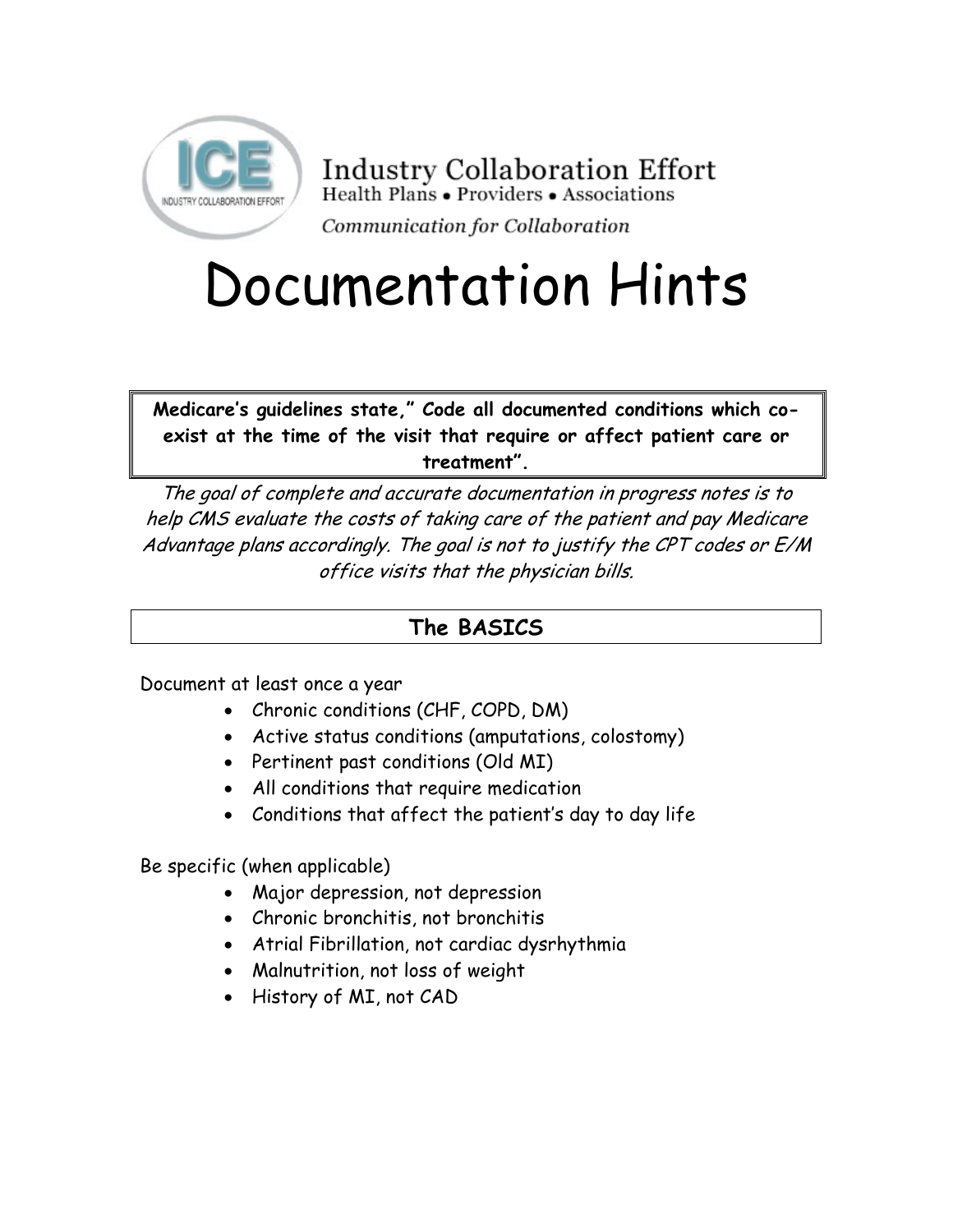Words to use

- Diabetic neuropathy or neuropathy due to diabetes or neuropathy caused by diabetes
- Hypertensive heart disease
- Compensated CHF
- Describing words---Acute, chronic, in remission, exacerbation, stable, compensated

Some conditions require 2 codes and both codes must be documented

- Diabetic manifestations (diabetes and the manifestation)
- Pressure ulcers (site and stage)
- Hypertensive renal disease (hypertension code-403.x and renal code)
- Cirrhosis due to alcohol (cirrhosis and ETOH dependence active or in remission)
- Pneumonia (pneumonia and organism)
- Infection (infection by site and organism)

Be careful about tense

- History of MI, not MI (after 8 weeks post)
- History of thyroid cancer, not thyroid cancer (after all treatment is done)
- History of stroke V12.54 or sequelae 438.x , not CVA (once the patient leaves the hospital)

Status code - A current condition that may affect the course of treatment or its outcome (amputation status, artificial opening status, old MI)

History code - The patient no longer has the condition but has periodic testing to make sure the condition does not reoccur

Late effects code - residual effect after the acute event has happened. There is no time I limit on using the late effects code. (hemiplegia from stroke)

Rule out / possible codes– **Do not code** it until you are sure the patient has the condition.

Possible, probable or questionable cannot be coded. Use signs and symptoms until a definitive diagnosis is found.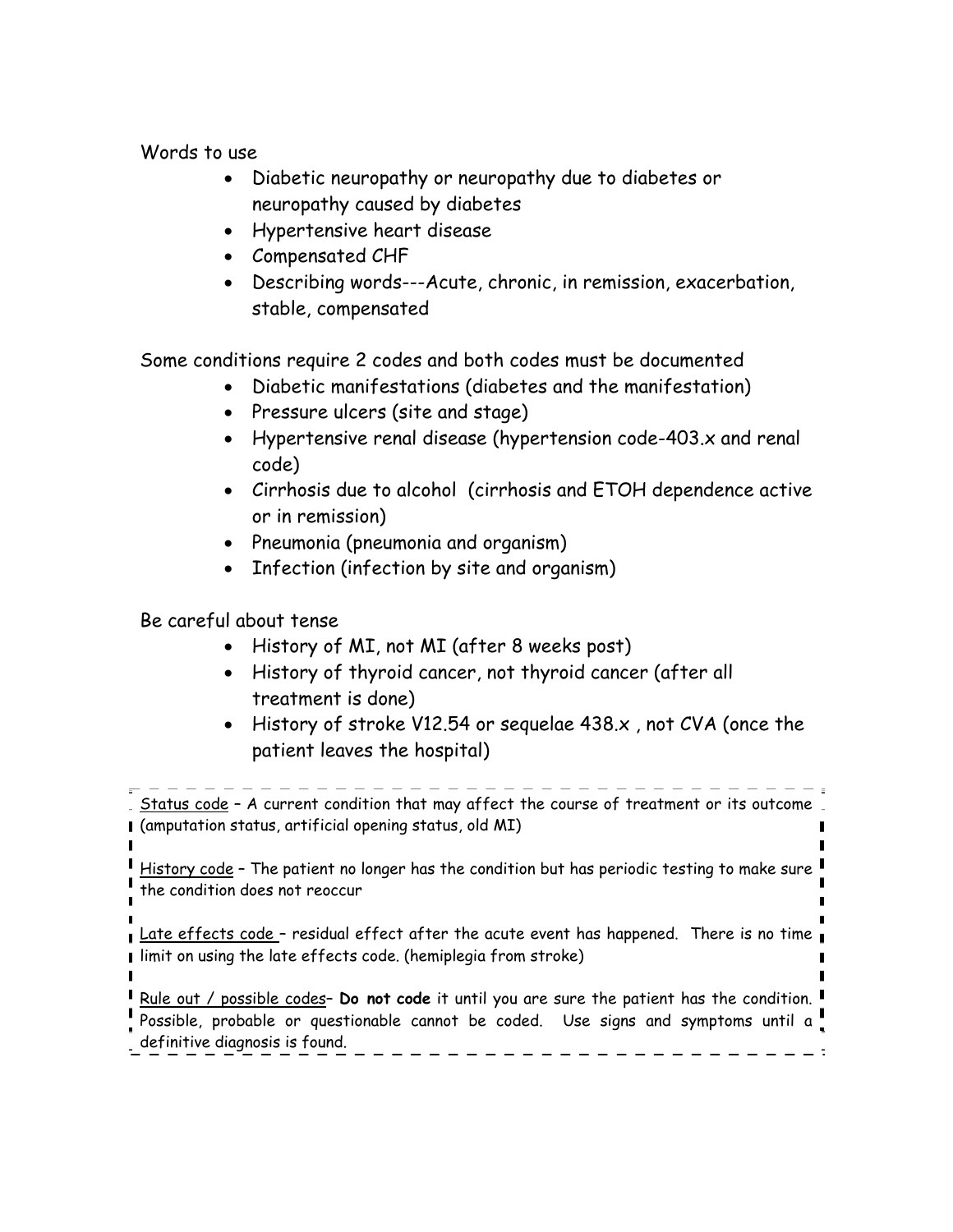## **Do you mean?**

| If you document           | Do you really mean           |  |  |
|---------------------------|------------------------------|--|--|
| open wound                | skin ulcer                   |  |  |
| bronchitis                | chronic bronchitis           |  |  |
| asthma                    | chronic obstructive asthma   |  |  |
| cardiac dysrhythmia       | atrial fibrillation          |  |  |
| cardiac dysrhythmia       | paroxysmal tachycardia       |  |  |
| anemia of chronic disease | protein calorie malnutrition |  |  |
| anemia of chronic disease | cachexia                     |  |  |
| loss of weight            | protein calorie malnutrition |  |  |
| cancer                    | history of cancer            |  |  |
| chest pain                | angina                       |  |  |
| essential tremor          | Parkinson's                  |  |  |
| CAD                       | angina                       |  |  |
| CAD                       | old MI                       |  |  |
| CVA / stroke              | history of CVA               |  |  |

# **Things you need to know**

Each medical record must contain

- o Date of service
- o Patient name
- o Provider signature and credentials
- o Handwriting that is legible (to someone else)
- o Only industry standard abbreviations
- o Each medical condition needs to have an evaluation statement

Medications may indicate a condition, but cannot be coded unless you write the words. Make sure for every medication you are refilling you are listing and addressing the diagnosis on a progress note at least once a year.

## **Direct your office staff to:**

- o Try to schedule all patients at least once a year for a visit
- $\circ$  Update the super bill each year -- ICD-9 codes change Oct 1st and CPT change Jan 1st
- o Submit all diagnosis codes on the bill. If your billing system won't allow it look into ways to solve this. Get your IPA involved.
- o Create superbills that are user-friendly to both providers and staff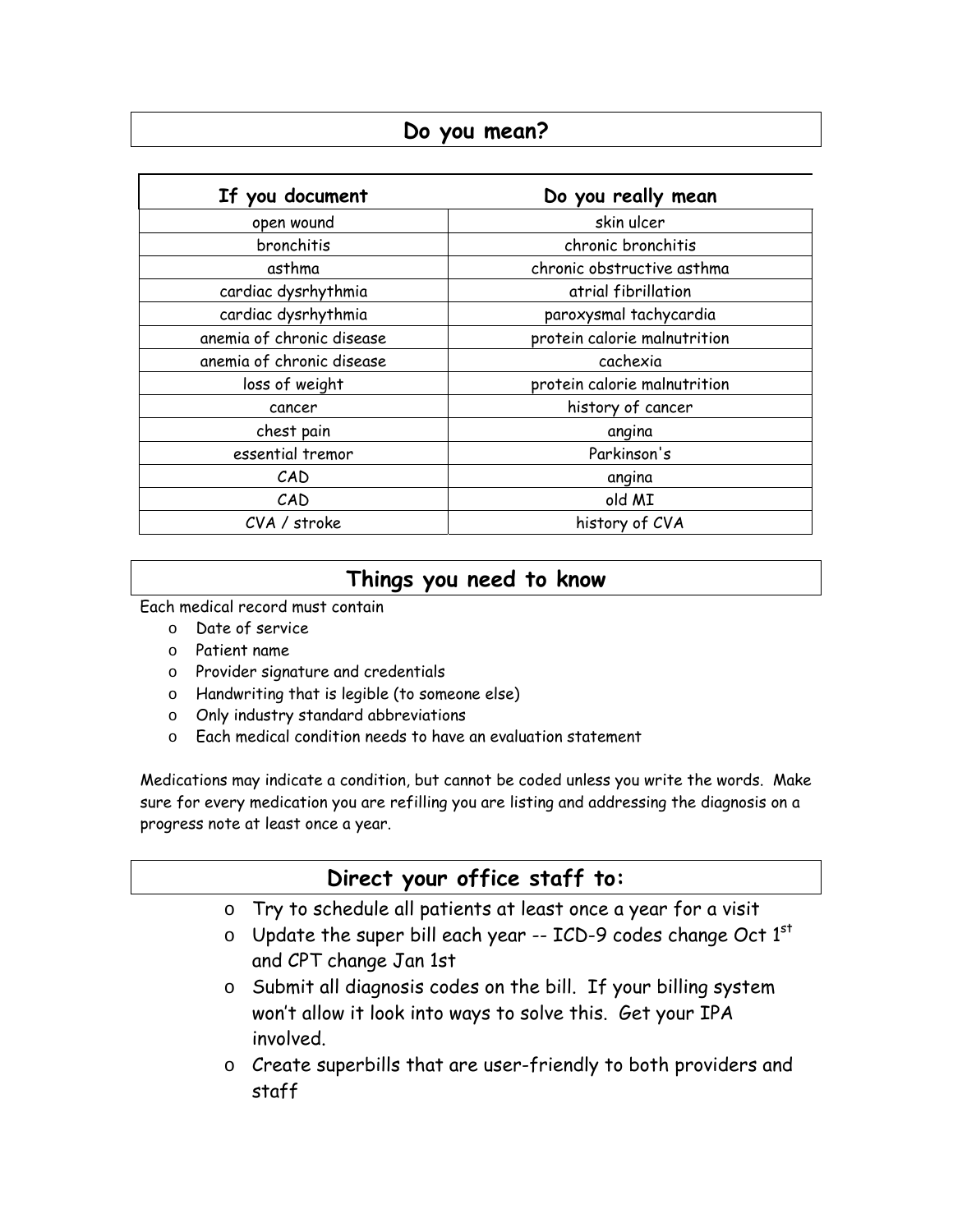### **Progress Note Example:**

Patient Name: Jana Patient DOB: 1/1/1945

Date: July 20, 2009

**Subjective:** Patient is a very pleasant 64-year-old female who is here to follow up on recent mammogram and her other conditions.

#### **Objective:**

#### **Physical Exam:**

Vitals: Temperature 99.3 Respirations 20 Pulse 97 Blood Pressure 149/85

GENERAL: Pleasant, well nourished, well-developed in no acute distress SKIN: Warm, dry, with good capillary refill, no rashes or jaundice HEENT: Head: NC/AT, Eyes: Conjunctiva are clear, Ears: TMs clear b/l, Pharynx: Clear without exudates NECK: Supple, no LAN, no thyroid masses BREASTS: Deferred HEART: Regular rate and rhythm LUNGS: CTA b/l ABDOMEN: Soft, non-tender, non-distended, with no palpable masses NEURO: Cranial nerves II through XII are grossly intact with no motor or sensory deficits EXTREMITIES: No clubbing, cyanosis or edema. BACK: No CVAT, no lumbar spinal tenderness MUSCOSKELETAL: Rt shoulder with some discomfort at the limits of abduction and external rotation

Mammogram screening from 7/9/09 showed a negative mammogram with recommendation for yearly screening.

Recent kidney testing from 3/3/09 showed a creatinine of 1.10, with an estimated GFR 54, and a BUN of 16.

#### **Assessment:**

- 1. Hypertension 401.9
- 2. Type 2 diabetes mellitus with renal manifestations, currently controlled 250.40
- 3. Right shoulder osteoarthritis 715.11
- 4. Congestive heart failure, controlled 428.0
- 5. Chronic kidney disease stage 3 585.3

**Plan:** Continue on current blood pressure medications and recheck in 4 weeks at the office. Tramadol 50mg 1 to 2 tablets every 6 hours was refilled for arthritic shoulder pain. Blood sugar in the office was 117. Patient will continue with present treatment with metformin. Congestive heart failure is being monitored by her cardiologist, Dr Heart, and is presently controlled. Recent kidney testing from 3/3/09 showed a creatinine of 1.10, with an estimated GFR 54, and a BUN of 16. Will recheck next month.

Joe Doctor, MD *Joe Doctor, MD*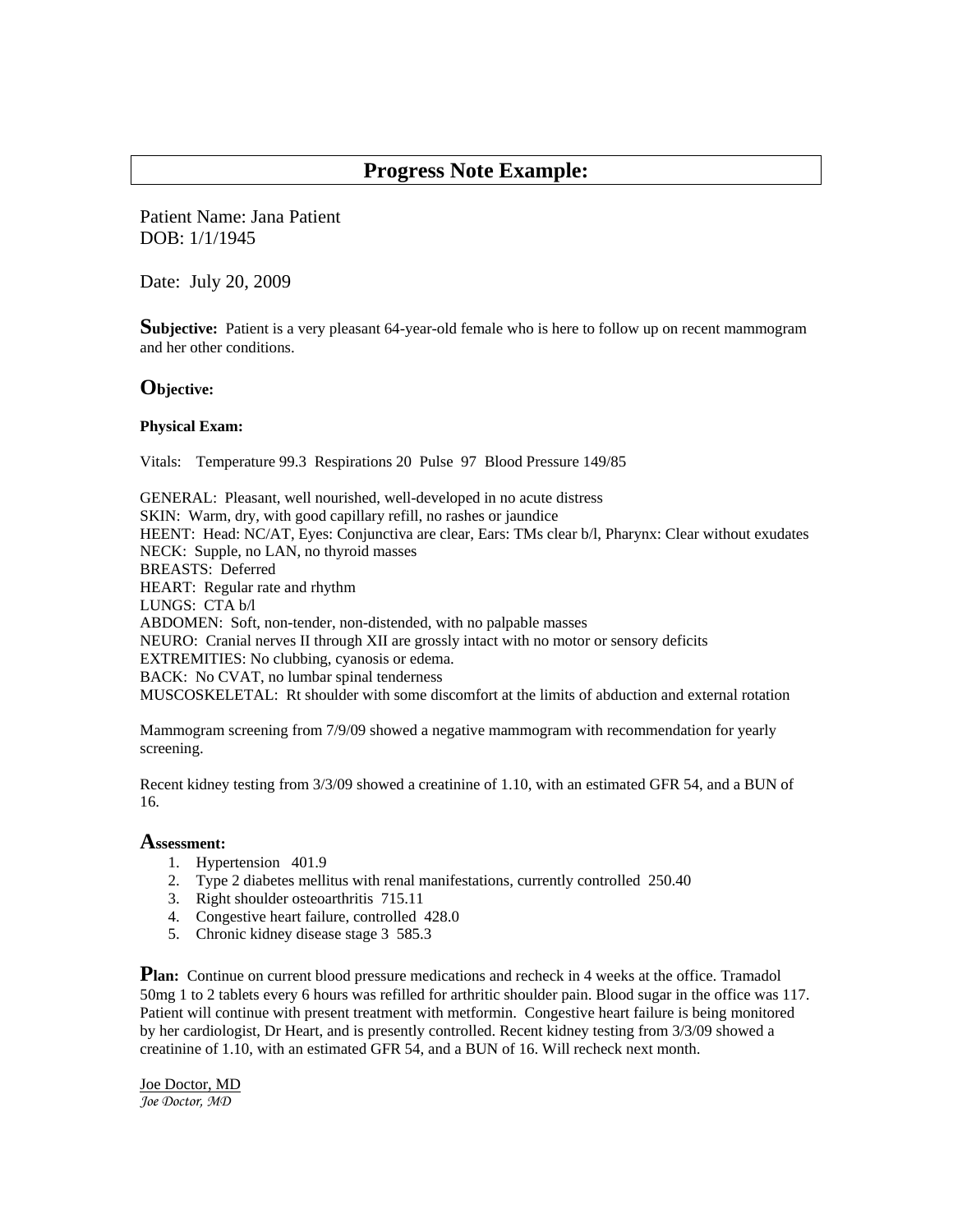

# Risk Adjustment and New Tools to

# **Ensure Accurate Documentation**

December 2009

Is your documentation sufficient to fund the care for your sicker members?

Diabetes Mellitus and Chronic Kidney Disease

The Centers for Medicare and Medicaid Services (CMS) have implemented a new risk adjustment payment system, called the Hierarchical Condition Category (HCC) payment model. A method used to adjust payment based on health status and demographic characteristics of an enrollee.

Case Scenario 1: Mrs. Smith, an 85 year old white female who lives at home alone. Patient presents to your clinic with symptoms consistent with UTI. Patient feels more tired and have less energy, poor appetite. She had a heart attack (MI) a year ago. Patient has mild degree of malnutrition, frail and had lost 30 lbs within 6 months. Dr. Lee perform a urinalysis which shows white cells and leukocyte esterase and microalbuminuria. Serum creatinine- 1.4. Patient has been complaining of urinary discomfort, weakness, have dry and itchy skin for the past 6 months. Patient's past medical history: Diabetic Nephropathy, R BKA status-stable, MI-stable and UTI. Her serum creatinine 6 months before that was 1.3. Labs findings revealed Chronic Kidney Disease stage 3.

Plan: DM-Glucophage 500 mg BID, UTI-Cipro, Mild degree malnutrition- Ensure supplements. Return to clinic in 3 months. Referral to Nephrologist-Dx: CKD 3.

What Many Providers Do:

Assessment: DM and UTI

| <b>Coding Assignment:</b>                                     |               | $ICD-9$                           |        | <b>CMS Risk Score</b>                                                                                          |
|---------------------------------------------------------------|---------------|-----------------------------------|--------|----------------------------------------------------------------------------------------------------------------|
|                                                               | <b>DM</b>     | 250.00                            |        | .162                                                                                                           |
|                                                               | UTI           | 599.0                             | 0      |                                                                                                                |
| Demographic Score                                             |               |                                   |        | .44                                                                                                            |
| <b>Total RAF Score</b>                                        |               |                                   |        | .602                                                                                                           |
|                                                               |               |                                   |        | What does the documentation say and how to appropriately document these diagnoses in the progress notes?       |
|                                                               |               |                                   |        | Assessment: Diabetic Nephropathy, Old MI, CKD Stage 3, Mild Degree Protein Calorie Malnutrition, R BKA status. |
| Correct coding assignment: DM Renal Manifestation 250.40 .508 |               |                                   |        |                                                                                                                |
|                                                               |               | Nephropathy                       | 583.81 |                                                                                                                |
|                                                               |               | Mild Degree Malnutrition 263.1    |        | .856                                                                                                           |
|                                                               | <b>OLD MI</b> |                                   | 412    | .244                                                                                                           |
|                                                               |               | <b>BKA Status</b>                 | V49.75 | .678                                                                                                           |
|                                                               |               | Chronic Kidney Dse. Stage 3 585.3 |        | .368                                                                                                           |
| Demographic Score                                             |               |                                   |        | .44                                                                                                            |
| <b>Total RAF Score</b>                                        |               |                                   |        | 3.094                                                                                                          |